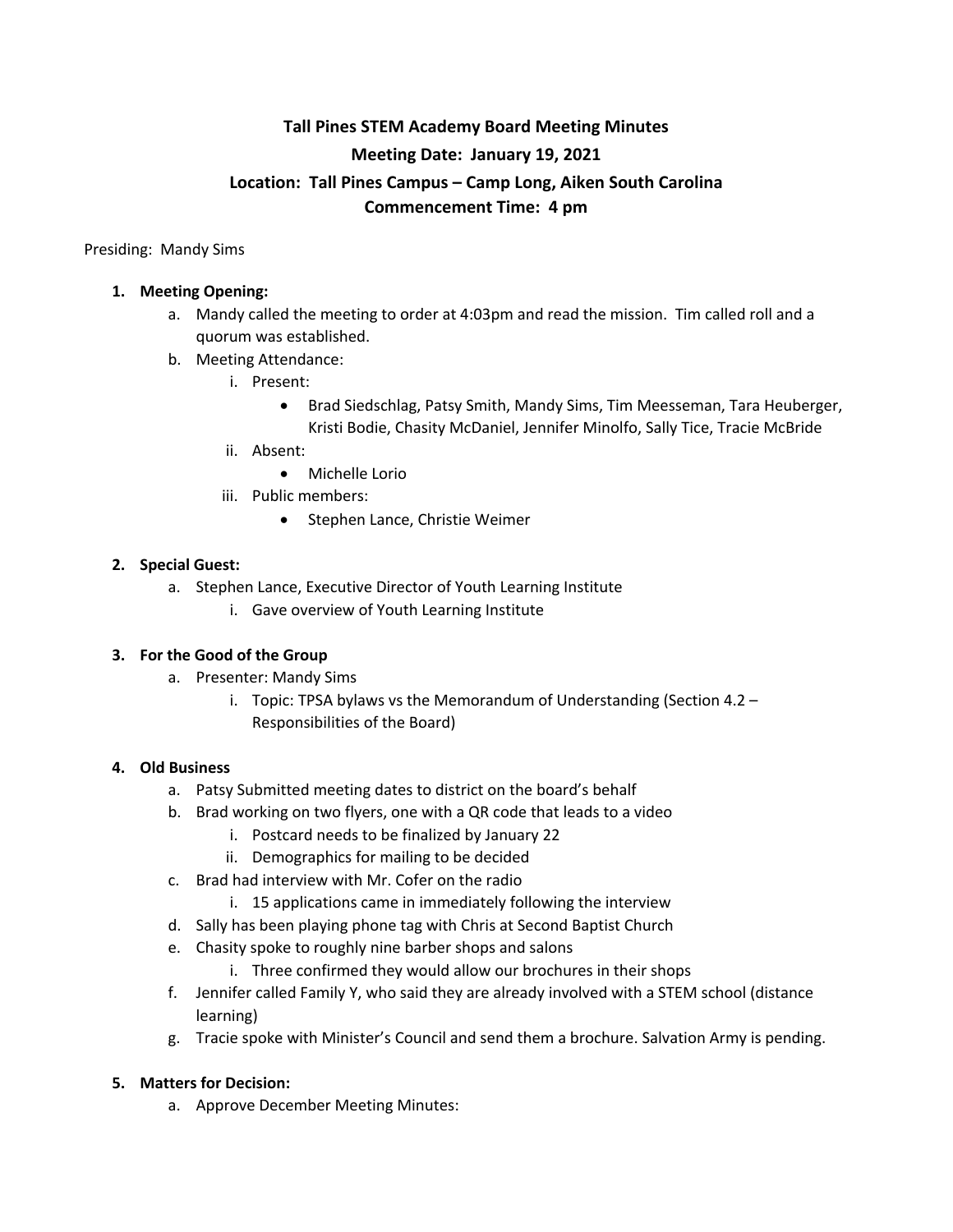- i. Tara motioned to approve November minutes as-is and Tracie seconded
- b. Monthly Financials:
	- i. Financials for November 2020
		- Kristi motioned to approve financials for November and Chasity seconded
	- ii. Financials for December 2020
		- Tracie motioned to approve financials for December and Jennifer seconded
- c. End of Course Weight
	- i. Brad suggested 10% weight, which is common with other schools
	- ii. Patsy suggested we keep the weighting system the same as Aiken County since most students will go to an Aiken County high school after Tall Pines
		- Aiken County is waiting on a possible waiver due to COVID-19
	- iii. Tabling decision until April 2021 at the latest
	- iv. Board vote was unanimous to table decision until April
- d. Adjourn to Executive Session:
	- i. Nothing to discuss.

## **6. Matters for Discussion**

- a. Finance Committee Updates (Tara):
	- i. N/A
- b. Fundraising Committee Updates:
	- i. PTA is willing to work with us, however they have been told they cannot do anything directly with the kids
	- ii. Christie Weimer had a fundraising meeting in December with another coming soon regarding a golf tournament
	- iii. 5K race is coming soon with proceeds going toward capital campaign
- c. Lottery Procedure Review:
	- i. Each application is assigned randomly to a number
	- ii. All 200 numbers are laid out as proof and then drawn individually
	- iii. Details about priority to be discussed at another meeting
- d. Determine Assignments for Lottery on February 16:
	- i. Pull numbers from spinner (Sally)
	- ii. Verbally state the numbers (Jennifer)
	- iii. Document the numbers (Mandy)
	- iv. Duplicate the numbers on the board (Tara)

# **7. Matters of Noting:**

- a. School/Principal's Update (Brad)
	- i. Back in school from holidays
	- ii. Survey results
		- Majority wanted 4- or 5-day weeks, so we thought it was best to stay at 4 days
	- iii. Cafeteria has been updated with plexiglass to get all students eating in one spot
	- iv. PSAT for high school credit students in  $8<sup>th</sup>$  grade on the  $26<sup>th</sup>$
	- v. 5K race on the  $26<sup>th</sup>$
	- vi. Info night coming soon as the Family Y